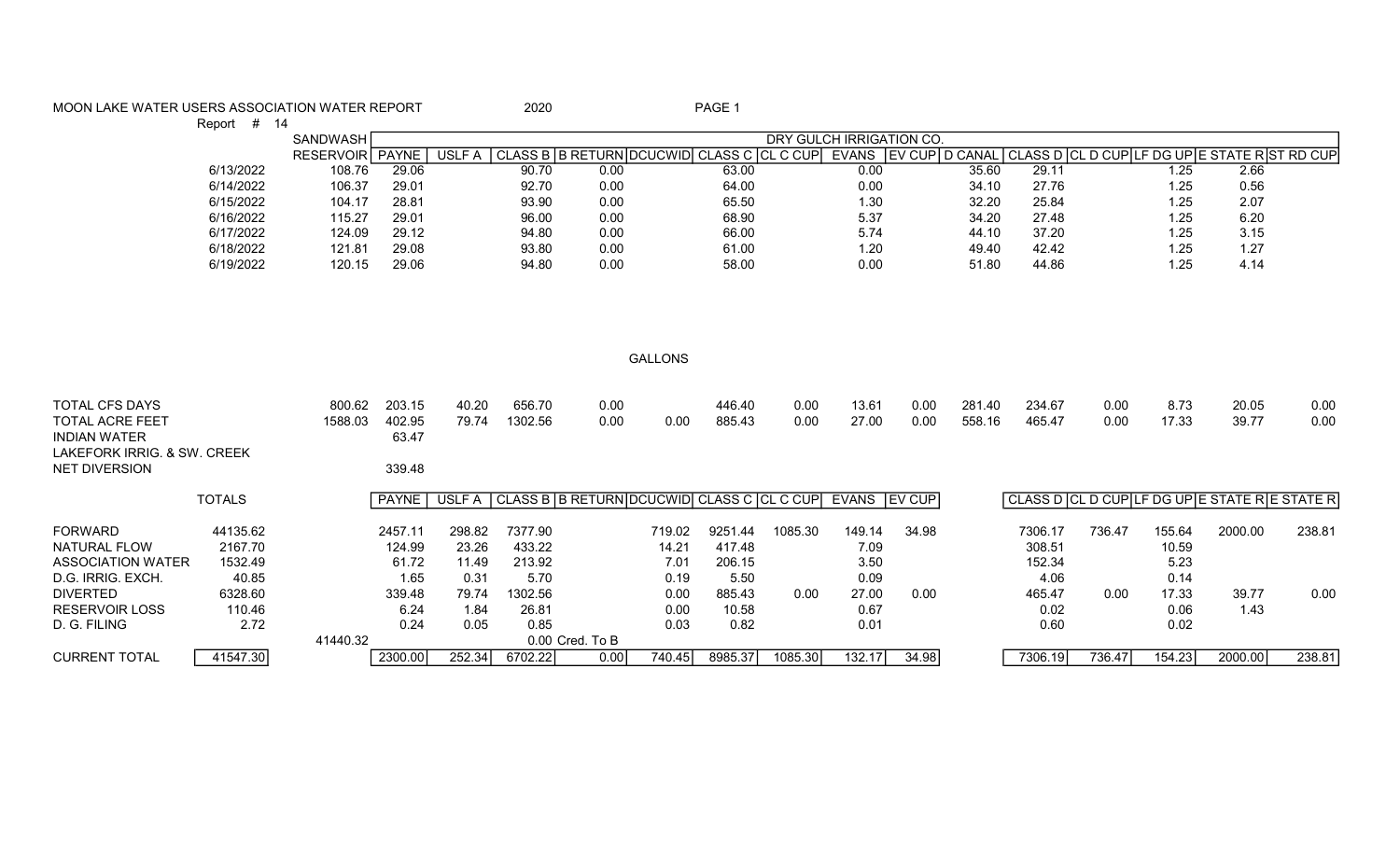## MOON LAKE WATER USERS ASSOCIATION WATER REPORT 2020 2020

Report # 14

|           | <b>UPALCO</b>    | <b>UPALCO</b> | <b>ISANDWASH ISANDWASH</b> |              | DG                   | ML | "C"   | <b>BSW</b>    | IDRY GULCHIMONARCHIT.N. DODDI |       |       | <b>YFC</b> |
|-----------|------------------|---------------|----------------------------|--------------|----------------------|----|-------|---------------|-------------------------------|-------|-------|------------|
|           | <b>PIPELINES</b> | PIPES CUP     | <b>IIRRIGATION</b>         | <b>CREEK</b> | <b>FILING FILING</b> |    | CANAL | <b>FEEDER</b> | UINTAH                        | CANAL | CANAL | CANAL      |
| 6/13/2022 | 5.16             |               | 6.49                       | 6.20         | 0.20                 |    | 58.71 | 20.70         | 56.79                         | 0.00  | 4.50  | 61.29      |
| 6/14/2022 | 3.40             |               | 6.34                       | 6.20         | 0.20                 |    | 29.98 | 18.06         | 54.92                         | 0.00  | 4.50  | 59.42      |
| 6/15/2022 | 1.74             |               | 6.36                       | 6.20         | 0.20                 |    | 31.57 | 13.41         | 54.41                         | 0.00  | 4.50  | 58.91      |
| 6/16/2022 | 3.19             |               | 6.72                       | 6.20         | 0.20                 |    | 30.44 | 12.78         | 55.26                         | 0.00  | 4.50  | 59.76      |
| 6/17/2022 | 3.25             |               | 6.90                       | 6.20         | 0.20                 |    | 37.02 | 12.46         | 55.01                         | 1.04  | 4.50  | 60.55      |
| 6/18/2022 | 5.20             |               | 6.98                       | 6.20         | 0.20                 |    | 34.33 | 13.84         | 57.17                         | 5.00  | 4.50  | 66.67      |
| 6/19/2022 | 3.41             |               | 6.94                       | 6.20         | 0.20                 |    | 92.60 | 13.36         | 63.50                         | 5.00  | 4.50  | 73.00      |
|           |                  |               |                            |              |                      |    |       |               |                               |       |       |            |

| <b>TOTAL CFS DAYS</b>  | 25.35 | 0.00 | 46.73 | 43.40 | 1.40 | 0.00 | 314.65 | 104.61 | 397.06 | 11.04 | 31.50 | 439.60 |
|------------------------|-------|------|-------|-------|------|------|--------|--------|--------|-------|-------|--------|
| <b>TOTAL ACRE FEET</b> | 50.28 | 0.00 | 92.69 | 86.08 | 2.78 | 0.00 | 624.11 | 207.49 | 787.57 | 21.90 | 62.48 | 871.95 |
| <b>INDIAN WATER</b>    |       |      |       |       |      |      |        |        |        |       |       |        |

LAKEFORK IRRIG. & SW. CREEK NET DIVERSION

|                                | UP PPLNS JUP PIP CUPI |        | SW IRR    |               | <b>UINTAH</b> | MONARCH T.N. DODD |       |
|--------------------------------|-----------------------|--------|-----------|---------------|---------------|-------------------|-------|
|                                |                       |        |           | <b>BD/BSW</b> |               |                   |       |
| <b>FORWARD</b><br>NATURAL FLOW | 1793.11<br>88.65      | 404.44 | $-568.21$ |               | 2409.11       | 215.36            | 66.47 |
| ASSOCIATION WATER              | 44.03                 |        |           |               | 417.32        | 5.62              | 17.03 |
| D.G. IRRIG. EXCH.              | 1.17                  |        |           |               | 11.12         | 0.15              | 0.45  |
| <b>DIVERTED</b>                | 50.28                 | 0.00   | 92.69     |               | 787.57        | 21.90             | 62.48 |
| <b>RESERVOIR LOSS</b>          | 0.00                  |        |           |               | 14.82         | 0.67              | 1.86  |
| D. G. FILING                   | 0.10                  |        |           |               |               |                   |       |
| <b>CURRENT TOTAL</b>           | 1876.78               | 404.44 | $-660.90$ |               | 2035.17       | 198.57            | 19.62 |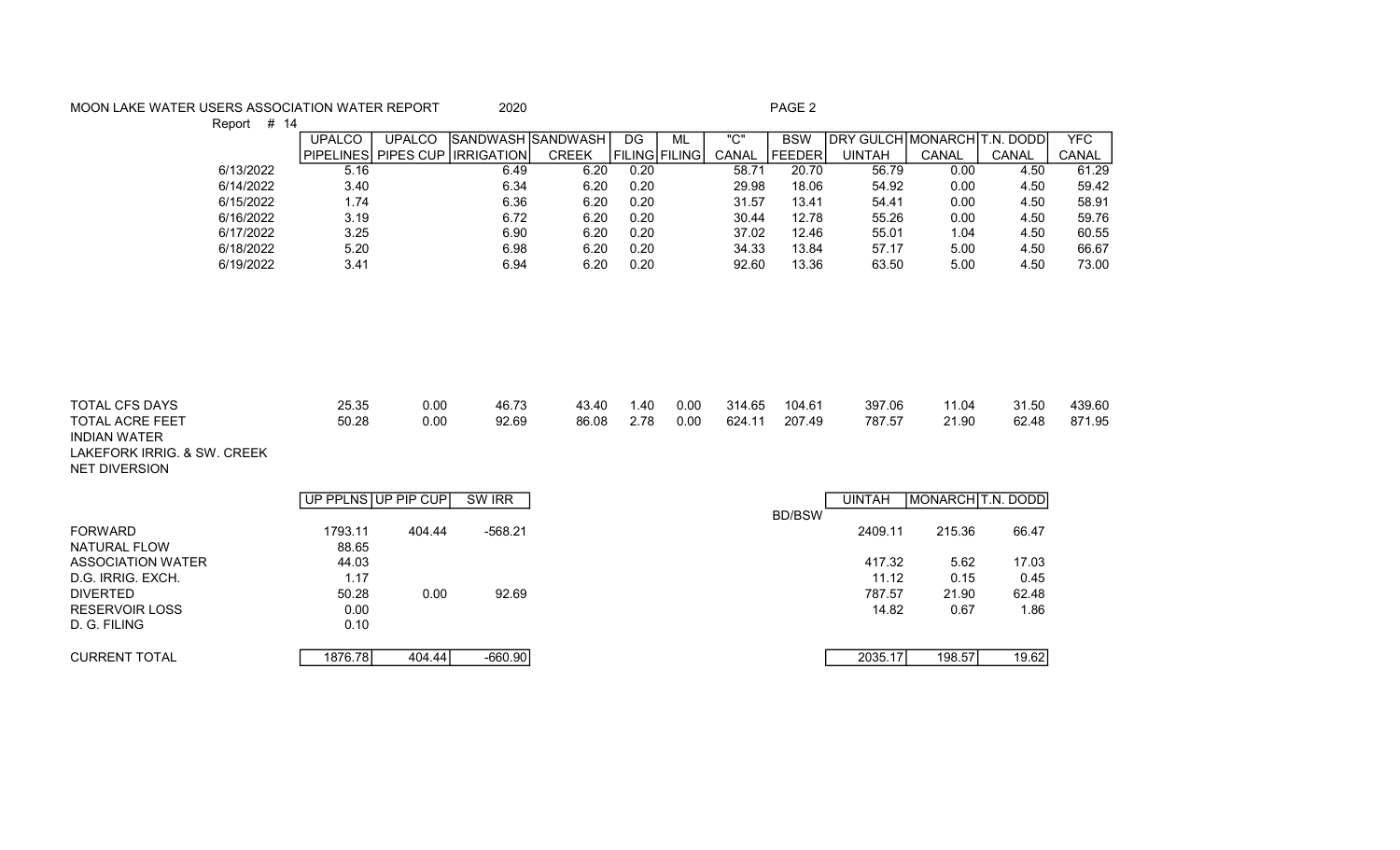## MOON LAKE WATER USERS ASSOCIATION WATER REPORT **Example 2018** 2020 2020 PAGE 3 Report # 14

|                                                                        | $\mathbf{r}$ |                |                 |                            |                 |                 |                   |                  |                |                         |                         |                       |                |           |                     |                  |
|------------------------------------------------------------------------|--------------|----------------|-----------------|----------------------------|-----------------|-----------------|-------------------|------------------|----------------|-------------------------|-------------------------|-----------------------|----------------|-----------|---------------------|------------------|
|                                                                        |              | <b>BSW ROO</b> | <b>BSW ROO.</b> | LF IRRIGATION CO. USLF LFI |                 |                 | FARNS.            | LF WEST          | SOUTH          | <b>PURDY</b>            |                         | UTLAND MURDOCK        | <b>GILBERT</b> |           | $\overline{U.S.}$   | <b>REDCAP</b>    |
|                                                                        |              | <b>TURNOUT</b> | <b>XCL USE</b>  | C CANAL                    | LFI             |                 | CANAL             | (BONETA)         | <b>BONETA</b>  | <b>DITCH</b>            | <b>DITCH</b>            | CANAL                 | PIPELINE       |           | <b>LAKEFORK</b>     |                  |
|                                                                        | 6/13/2022    | 4.42           | 0.00            | 12.90                      | 11.65           |                 | 120.80            | 24.50            | 3.84           | 2.99                    | 3.96                    | 0.82                  | 3.50           |           | 165.30              | 21.10            |
|                                                                        | 6/14/2022    | 4.76           | 0.00            | 11.40                      | 10.15           |                 | 120.50            | 24.40            | 3.78           | 3.83                    | 2.96                    | 0.82                  | 3.50           |           | 165.70              | 21.50            |
|                                                                        | 6/15/2022    | 4.86           | 0.00            | 8.30                       | 7.05            |                 | 121.70            | 24.50            | 3.80           | 3.28                    | 2.07                    | 0.82                  | 3.50           |           | 165.60              | 21.20            |
|                                                                        | 6/16/2022    | 4.87           | 0.00            | 7.50                       | 6.25            |                 | 122.70            | 24.50            | 3.79           | 2.32                    | 3.23                    | 0.82                  | 3.50           |           | 166.30              | 21.90            |
|                                                                        | 6/17/2022    | 4.86           | 0.00            | 7.60                       | 6.35            |                 | 119.80            | 24.50            | 3.76           | 1.00                    | 5.94                    | 0.82                  | 3.50           |           | 166.70              | 21.50            |
|                                                                        | 6/18/2022    | 4.85           | 0.00            | 6.90                       | 5.65            |                 | 120.00            | 24.50            | 3.76           | 0.75                    | 6.20                    | 0.82                  | 3.50           |           | 165.70              | 20.30            |
|                                                                        | 6/19/2022    | 4.54           | 0.00            | 5.60                       | 4.35            |                 | 102.20            | 24.50            | 3.90           | 1.96                    | 6.90                    | 0.82                  | 3.50           |           | 166.10              | 25.10            |
|                                                                        |              |                |                 |                            |                 |                 |                   |                  |                |                         |                         |                       |                |           |                     |                  |
| <b>TOTAL CFS DAYS</b><br><b>TOTAL ACRE FEET</b><br><b>INDIAN WATER</b> |              | 33.16<br>65.77 | 0.00<br>0.00    | 60.20<br>119.41            | 51.47<br>102.08 | 8.50<br>16.86   | 827.70<br>1641.74 | 171.40<br>339.97 | 26.63<br>52.82 | 16.13<br>31.99<br>21.82 | 31.26<br>62.00<br>53.16 | 5.71<br>11.33<br>7.08 | 24.51<br>48.62 |           | 1161.40<br>2303.64  | 152.60<br>302.68 |
| LAKEFORK IRRIG, & SW. CREEK<br><b>NET DIVERSION</b>                    |              |                |                 |                            |                 |                 |                   |                  |                | 10.18                   | 8.85                    |                       |                |           |                     |                  |
|                                                                        |              | <b>R CITY</b>  |                 | LFC                        | LFI             | <b>USLF LFI</b> | <b>FARNS</b>      | LF WEST SO. BON. |                | <b>PURDY</b>            |                         | UTLAND MURDOCK        | GILBERT        |           | D.G. IRR U.S. LKFK. | <b>REDCAP</b>    |
|                                                                        |              |                |                 |                            |                 |                 |                   |                  |                |                         |                         |                       |                | 472 Acres | $-13609.39$         | $-2305.26$       |
| <b>FORWARD</b>                                                         |              | 2691.70        |                 |                            | 1100.12         | 29.53           | 7509.40           | 1414.76          | 431.49         | 307.41                  | 1083.63                 | 59.99                 | 0.00           |           |                     |                  |
| NATURAL FLOW                                                           |              |                |                 |                            | 62.39           | 3.52            | 517.90            | 83.83            | 22.41          | 11.11                   | 35.79                   | 2.76                  |                | 27.31     |                     |                  |
| <b>ASSOCIATION WATER</b>                                               |              |                |                 |                            | 31.24           | 1.76            | 252.10            | 59.62            | 14.14          | 6.33                    | 20.38                   | 1.57                  |                | 13.49     |                     |                  |
| D.G. IRRIG. EXCH.                                                      |              |                |                 |                            | 0.83            | 0.05            | 6.72              | 1.59             | 0.38           | 0.17                    | 0.54                    | 0.04                  |                |           |                     |                  |
| <b>DIVERTED</b>                                                        |              | 65.77          |                 |                            | 102.08          | 16.86           | 1641.74           | 339.97           | 52.82          | 10.18                   | 8.85                    | 11.33                 |                |           | 2303.64             | 302.68           |
| <b>RESERVOIR LOSS</b>                                                  |              | 0.00           |                 |                            | 0.31            | 0.48            | 35.69             | 8.04             | 0.66           | 0.00                    | 0.00                    | 0.29                  |                |           |                     |                  |
| D. G. FILING                                                           |              |                |                 |                            |                 |                 |                   |                  |                |                         |                         |                       |                | 0.05      |                     |                  |
|                                                                        |              |                |                 |                            |                 |                 |                   |                  |                |                         |                         |                       |                |           |                     | 48.62 P          |
| <b>CURRENT TOTAL</b>                                                   |              | 2625.93        |                 |                            | 1092.19         | 17.52           | 6608.67           | 1211.78          | 414.94         | 314.84                  | 1131.49                 | $\overline{52.75}$    | 0.00           |           | $-15913.03$         | $-2656.56$       |
|                                                                        |              |                |                 |                            |                 |                 |                   |                  |                |                         |                         |                       |                |           |                     |                  |